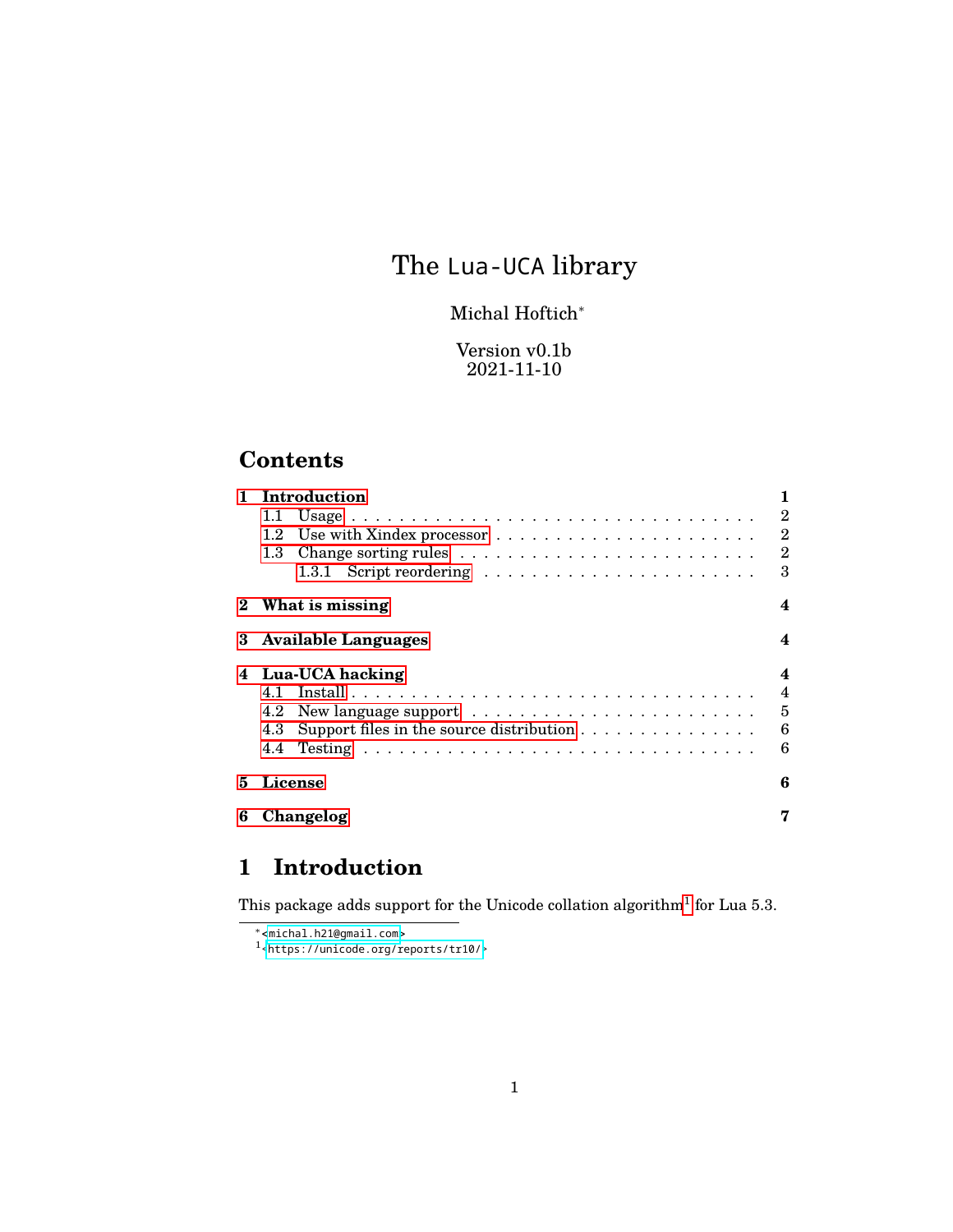### <span id="page-1-0"></span>**1.1 Usage**

To sort a table using Czech collation rules:

```
kpse.set_program_name "luatex"
local ducet = require "lua-uca.lua-uca-ducet"
local collator = require "lua-uca.lua-uca-collator"
local languages = require "lua-uca.lua-uca-languages"
local collator obj = collator.new(ducet)
-- load Czech rules
collator_obj = languages.cs(collator_obj)
local t = {"cihla", "chochol", "hudba", "jasan", "čáp"}
table.sort(t, function(a,b)
 return collator_obj:compare_strings(a,b)
end)
for _, v in ipairs(t) do
 print(v)
end
  The output:
```
cihla čáp hudba chochol jasan

More samples of the library usage can be found in the source repository of this package on Github<sup>[2](#page-1-3)</sup>.

### <span id="page-1-1"></span>**1.2 Use with Xindex processor**

Xindex[3](#page-1-4) is flexible index processor written in Lua by Herbert Voß. It has builtin Lua-UCA support starting with version 0.23. The support can be requested using the -u option:

xindex -u -l no -c norsk filename.idx

#### <span id="page-1-2"></span>**1.3 Change sorting rules**

The simplest way to change the default sorting order is to use the tailor\_string method of the collator\_obj object. It updates the collator object using special syntax which is subset of the format used by the Unicode locale data markup  $\rm{language^4}.$  $\rm{language^4}.$  $\rm{language^4}.$ 

<span id="page-1-3"></span><sup>2</sup>[<https://github.com/michal-h21/lua-uca>](https://github.com/michal-h21/lua-uca)

<span id="page-1-4"></span><sup>3</sup>[<https://www.ctan.org/pkg/xindex>](https://www.ctan.org/pkg/xindex)

<span id="page-1-5"></span><sup>4</sup>[<https://www.unicode.org/reports/tr35/tr35-collation.html#Orderings>](https://www.unicode.org/reports/tr35/tr35-collation.html#Orderings)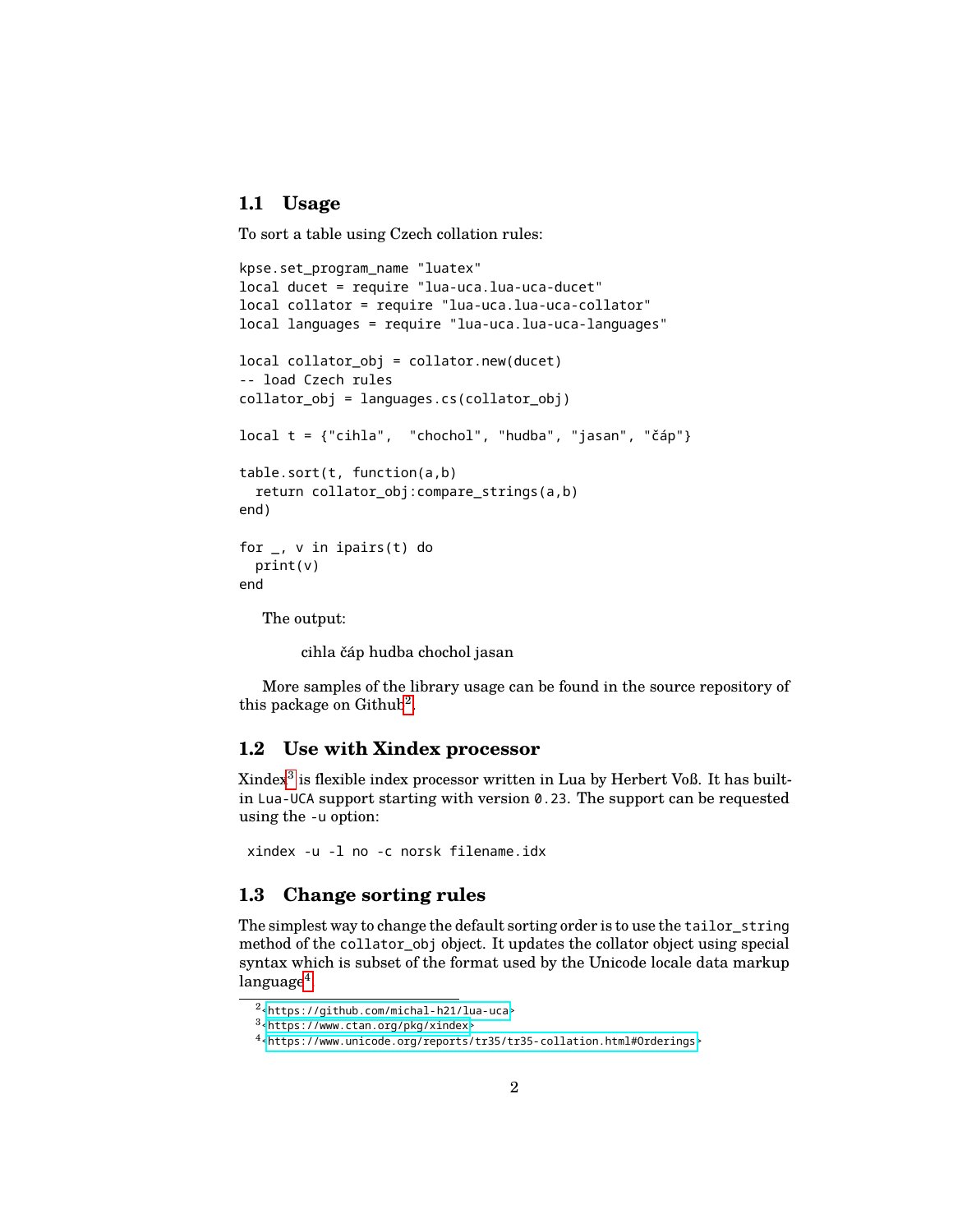collator\_obj:tailor\_string "&a<b"

Full example with Czech rules:

```
kpse.set_program_name "luatex"
local ducet = require "lua-uca.lua-uca-ducet"
local collator = require "lua-uca.lua-uca-collator"
local languages = require "lua-uca.lua-uca-languages"
local collator_obj = collator.new(ducet)
local tailoring = function(s) collator_obj:tailor_string(s) end
tailoring "&c<č<<<Č"
tailoring "&h<ch<<<cH<<<Ch<<<CH"
tailoring "&R<ř<<<Ř"
tailoring "&s<š<<<Š"
tailoring "&z<ž<<<Ž"
```
Note that the sequence of letters ch, Ch, cH and CH will be sorted after h It is also possible to expand a letter to multiple letters, like this example for DIN 2:

```
tailoring "&Ö=Oe"
tailoring "&ö=oe"
```
Some languages, like Norwegian, sort uppercase letters before lowercase. This can be enabled using collator\_obj:uppercase\_first() function:

```
local tailoring = function(s) collator_obj:tailor_string(s) end
collator_obj:uppercase_first()
tailoring("&D << d <<< {D << d << << br/>p << d << d >
tailoring("&th<<<þ")
tailoring("&TH<<<Þ")
tailoring("&Y<<ü<<<Ü<<ű<<<Ű")
tailoring("&ǀ<æ<<<Æ<<ä<<<Ä<ø<<<Ø<<ö<<<Ö<<ő<<<Ő<å<<<Å<<<aa<<<Aa<<<AA")
tailoring("&oe<<œ<<<Œ")
```
#### <span id="page-2-0"></span>**1.3.1 Script reordering**

Many languages sort different scripts after the script this language uses. As Latin based scripts are sorted first, it is necessary to reorder scripts in such cases.

The collator obj: reorder function takes table with scripts that need to be reordered. For example Cyrillic can be sorted before Latin using:

```
collator_obj:reorder {"cyrillic"}
```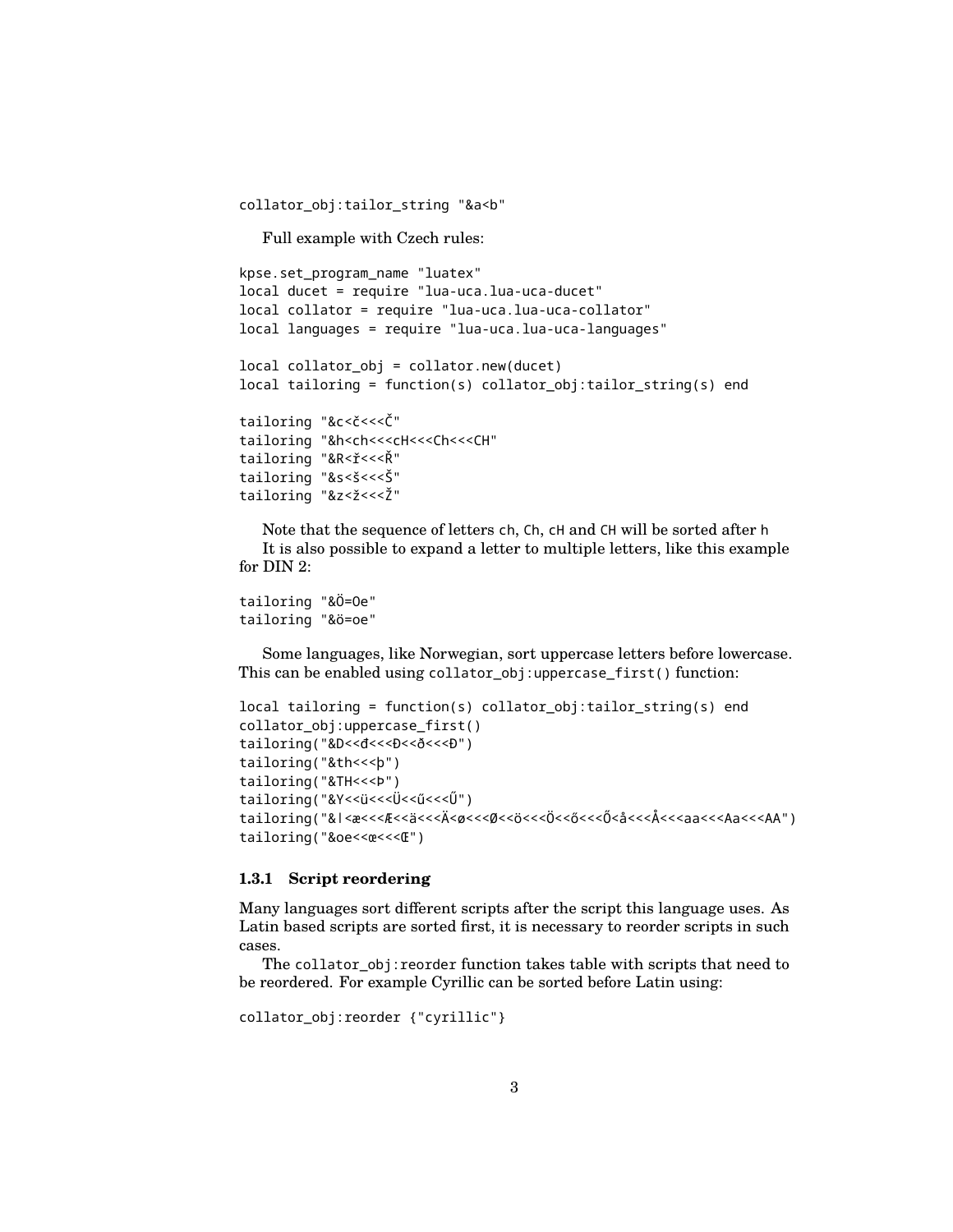In German or Czech, numbers should be sorted after all other characters. This can be done using:

collator\_obj:reorder {"others", "digits"}

The special keyword "others" means that the scripts that follows in the table will be sorted at the very end.

### <span id="page-3-0"></span>**2 What is missing**

- Algorithm for setting implicit sort weights of characters that are not explicitly listed in DUCET.
- Special handling of CJK scripts.

### <span id="page-3-1"></span>**3 Available Languages**

The lua-uca-languages library provides the following langauges: af, am, ar, as, az, be, bg, bn, bs, bs\_cyrl, ca, chr, cs, cy, da, de, de\_din2, dsb, dz, ee, el, en, eo, es, et, fa, fi, fil, fo, fr, ga, gl, gu, ha, haw, he, hi, hr, hsb, hu, hy, id, ig, is, it, ja, ka, kk, kl, km, kn, ko, kok, ky, lb, lkt, ln, lo, lt, lv, mk, ml, mn, mr, ms, mt, my, nb, ne, nl, nn, no, om, or, pa, pl, ps, pt, ro, ru, se, si, sk, sl, smn, sq, sr, sr\_latn, sv, sw, ta, te, th, tk, to, tr, ug, uk, ur, uz, vi, vo, wae, wo, yi, yo, zj, zu

If you want to requrest language not listed in this listing, or if you had created support code for one, please contact the package author by mail or using issue tracker on package's Github profile.

### <span id="page-3-2"></span>**4 Lua-UCA hacking**

You need the full installation from  $\mathrm{Github}^5$  $\mathrm{Github}^5$  in order to do stuff described in this section. Package distributed on CTAN doesn't contain all necessary files.

### <span id="page-3-3"></span>**4.1 Install**

The package needs to download Unicode collation data and convert it to a Lua table. It depends on wget and unzip utilities. All files can be downloaded using Make:

make

To install the package in the local TEXMF tree, run:

```
make install
```
<span id="page-3-4"></span><sup>5</sup>[<https://github.com/michal-h21/lua-uca>](https://github.com/michal-h21/lua-uca)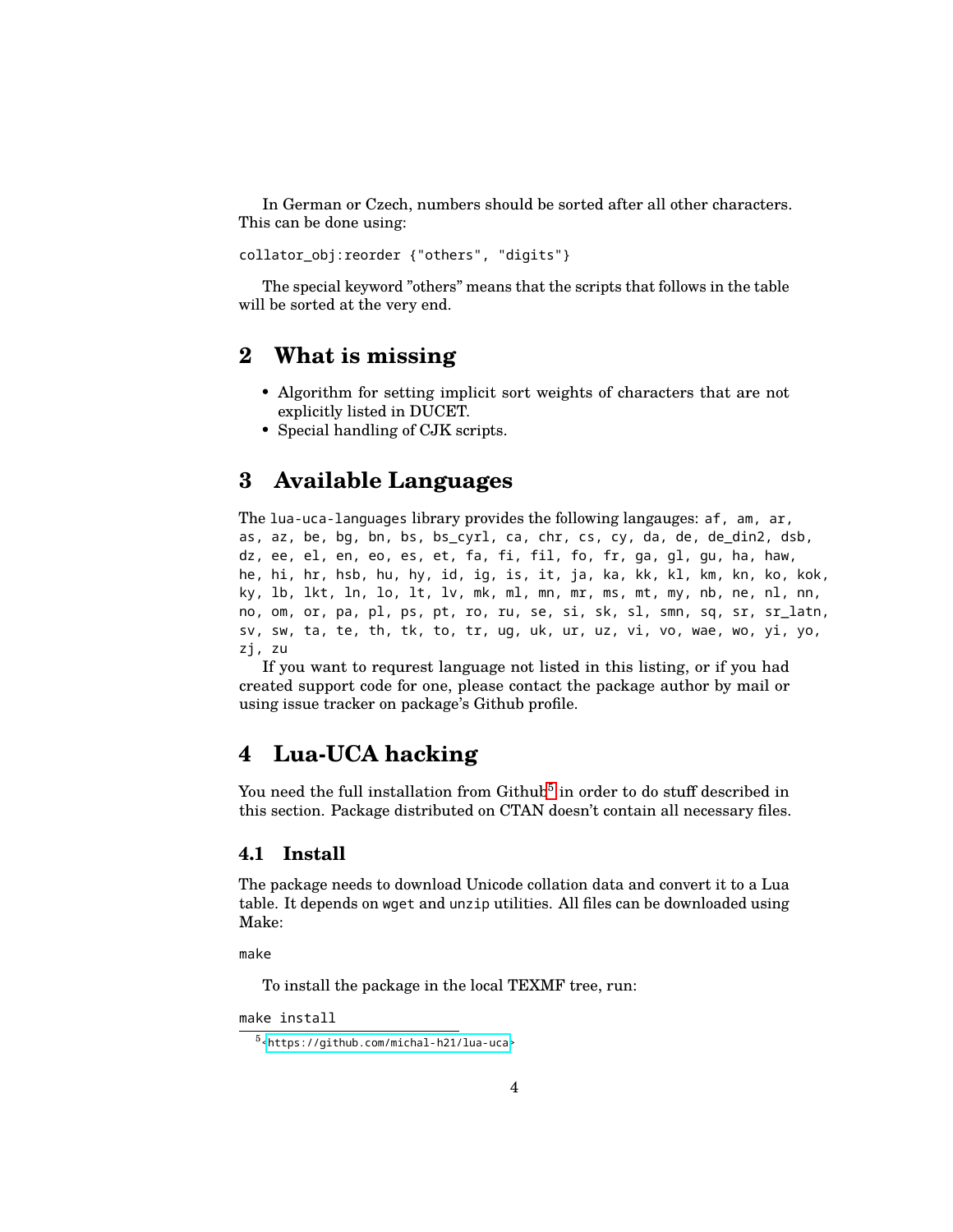### <span id="page-4-0"></span>**4.2 New language support**

To add a new language, add new function to src/lua-uca/lua-uca-languages.lua file. The function name should be short language code. Example function for the Russian language:

```
languages.ru = function(collator_obj)
  collator_obj:reorder{ "cyrillic" }
 return collator_obj
end
```
The language function takes the Collator object as a parameter. Methods showed in the *Change sorting rules* section can be used with this object.

The data/common/collation/ directory in the source repository contains files from the CLDR project. They contain rules for many languages. The files needs to be normalized to the NFC form<sup>[6](#page-4-1)</sup>, for example using:

```
cat cs.xml | uconv -x any-nfc -o cs.xml
```
The uconv utility is a part of the ICU Project<sup>[7](#page-4-2)</sup>.

Sorting rules for a language are placed in the <collation> element. Multiple <collation> elements may be present in the XML file. It is usually best to chose the one with attribute type="standard".

The following example contains code from da.xml:

```
[caseFirst upper]
&D<<đ<<<Đ<<ð<<<Ð
&th<<<þ
&TH<<<Þ
&Y<<ü <<<Ü<<ű <<<Ű
&[before 1]ǀ<æ<<<Æ<<ä<<<Ä<ø<<<Ø<<ö<<<Ö<<ő<<<Ő<å<<<Å<<<aa<<<Aa<<<AA
&oe<<œ<<<Œ
```
This is translated to Lua code in lua-uca-languages.lua in the following way:

```
languages.da = function(collator_obj)
  -- helper function for more readable tailoring definition
 local tailoring = function(s) collator_obj:tailor_string(s) end
 collator_obj:uppercase_first()
  tailoring("&D<<d<<<br/>eD<<d><<<<<<<br/>P")
 tailoring("&th<<<þ")
 tailoring("&TH<<<Þ")
 tailoring("&Y<<ü<<<Ü<<ű<<<Ű")
  tailoring("&ǀ<æ<<<Æ<<ä<<<Ä<ø<<<Ø<<ö<<<Ö<<ő<<<Ő<å<<<Å<<<aa<<<Aa<<<AA")
```
<span id="page-4-1"></span> $6$ [<https://en.wikipedia.org/wiki/Unicode\\_equivalence>](https://en.wikipedia.org/wiki/Unicode_equivalence)

<span id="page-4-2"></span><sup>7</sup>[<http://userguide.icu-project.org/>](http://userguide.icu-project.org/)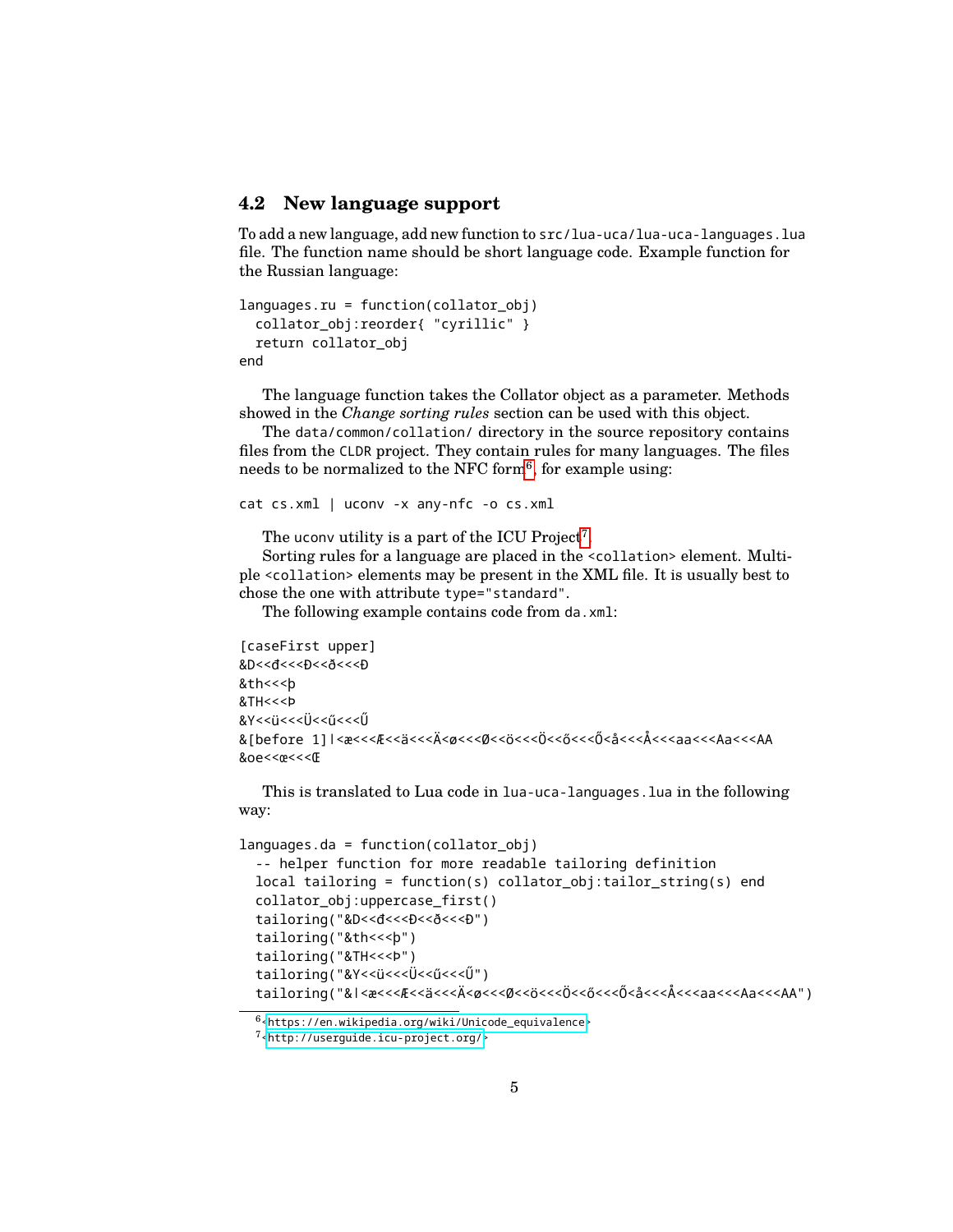```
tailoring("&oe<<œ<<<Œ")
 return collator_obj
end
```
Pull requests with new language support are highly appreciated.

#### <span id="page-5-0"></span>**4.3 Support files in the source distribution**

The xindex directory contains some examples for configuration of Xindex, Lua based indexing system. Run make xindex command to compile them.

Xindex has built-in support for Lua-UCA since version 0.23, it can be requested using the -u option.

The tools/indexing-sample.lua file provides a simple indexing processor, independent of any other tool.

#### <span id="page-5-1"></span>**4.4 Testing**

You can run unit tests using the following command:

make test

Testing requires Busted<sup>[8](#page-5-3)</sup> testing framework installed on your system. Tests are placed in the spec directory and they provide more examples of the package usage.

### <span id="page-5-2"></span>**5 License**

Copyright 2021 Michal Hoftich

Permission is hereby granted, free of charge, to any person obtaining a copy of this software and associated documentation files (the "Software"), to deal in the Software without restriction, including without limitation the rights to use, copy, modify, merge, publish, distribute, sublicense, and/or sell copies of the Software, and to permit persons to whom the Software is furnished to do so, subject to the following conditions:

The above copyright notice and this permission notice shall be included in all copies or substantial portions of the Software.

THE SOFTWARE IS PROVIDED "AS IS", WITHOUT WARRANTY OF ANY KIND, EXPRESS OR IMPLIED, INCLUDING BUT NOT LIMITED TO THE WARRANTIES OF MERCHANTABILITY, FITNESS FOR A PARTICU-LAR PURPOSE AND NONINFRINGEMENT. IN NO EVENT SHALL THE AUTHORS OR COPYRIGHT HOLDERS BE LIABLE FOR ANY CLAIM, DAM-AGES OR OTHER LIABILITY, WHETHER IN AN ACTION OF CONTRACT, TORT OR OTHERWISE, ARISING FROM, OUT OF OR IN CONNECTION WITH THE SOFTWARE OR THE USE OR OTHER DEALINGS IN THE SOFTWARE.

<span id="page-5-3"></span><sup>8</sup>[<https://olivinelabs.com/busted/>](https://olivinelabs.com/busted/)